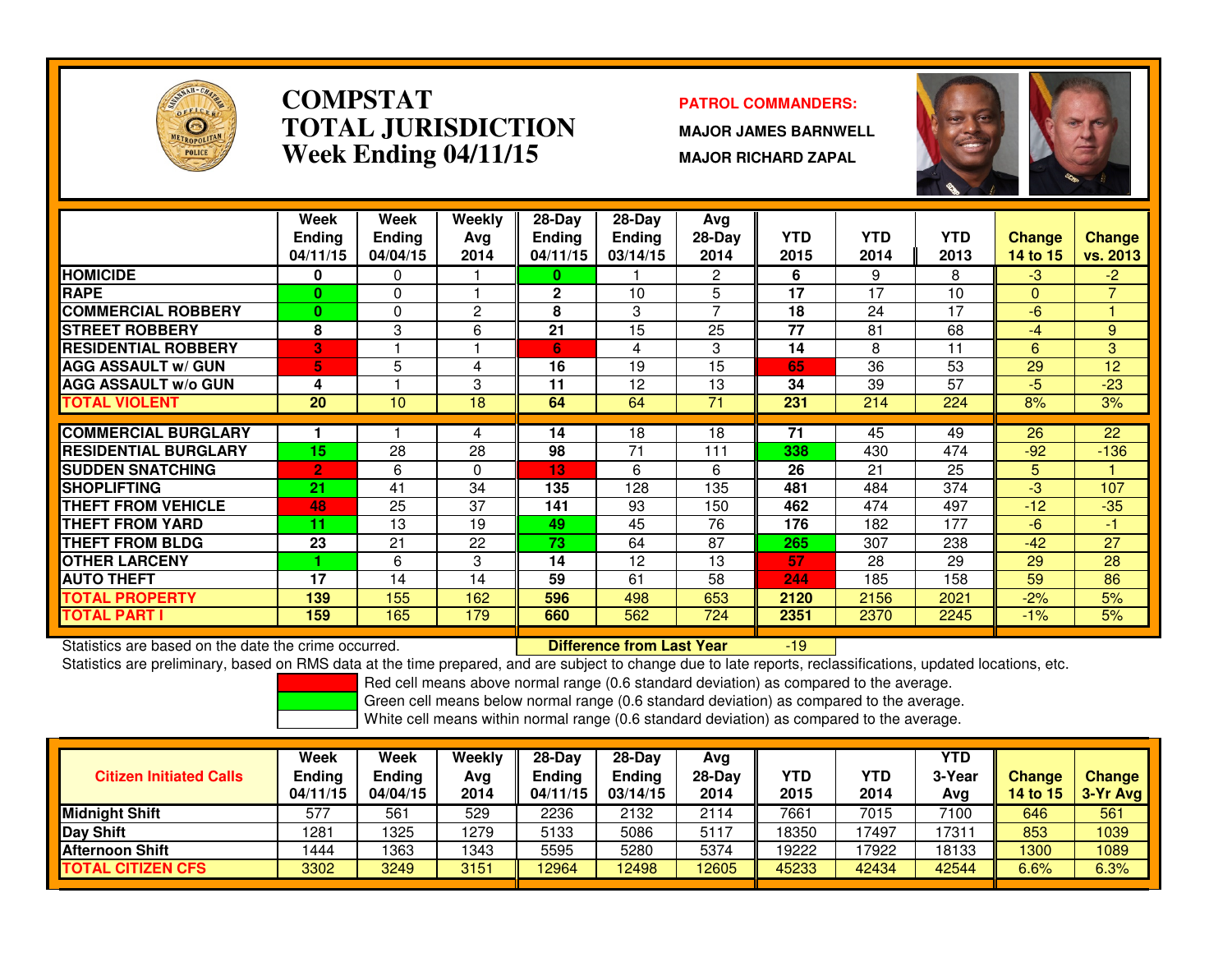

## **COMPSTAT PRECINCT COMMANDER: WEST CHATHAM PRECINCTWeek Ending 04/11/15**

**CAPT. CARL RAMEY**



|                             | Week<br><b>Ending</b><br>04/11/15 | Week<br><b>Ending</b><br>04/04/15 | Weekly<br>Avg<br>2014 | 28-Day<br><b>Ending</b><br>04/11/15 | 28-Day<br><b>Ending</b><br>03/14/15 | Avg<br>$28-Dav$<br>2014 | <b>YTD</b><br>2015 | <b>YTD</b><br>2014 | <b>YTD</b><br>2013 | <b>Change</b><br>14 to 15 | <b>Change</b><br>vs. 2013 |
|-----------------------------|-----------------------------------|-----------------------------------|-----------------------|-------------------------------------|-------------------------------------|-------------------------|--------------------|--------------------|--------------------|---------------------------|---------------------------|
| <b>HOMICIDE</b>             | 0                                 | 0                                 | $\Omega$              | 0                                   | 0                                   | $\Omega$                | $\mathbf{0}$       | 0                  |                    | 0                         | -1                        |
| <b>RAPE</b>                 | 0                                 | 0                                 | $\Omega$              | 0                                   |                                     |                         | 3                  | 4                  | $\overline{c}$     | -1                        |                           |
| <b>COMMERCIAL ROBBERY</b>   | 0                                 | $\Omega$                          | $\Omega$              |                                     |                                     |                         | 4                  | 4                  | 4                  | $\Omega$                  | $\mathbf{0}$              |
| <b>STREET ROBBERY</b>       | $\bf{0}$                          | $\Omega$                          |                       | $\mathbf{2}$                        | $\Omega$                            | 3                       | 6                  | 8                  | 12                 | $-2$                      | $-6$                      |
| <b>RESIDENTIAL ROBBERY</b>  | $\bf{0}$                          | $\Omega$                          | $\Omega$              | $\bf{0}$                            | $\Omega$                            |                         | $\mathbf{2}$       | 2                  | $\overline{2}$     | $\Omega$                  | $\Omega$                  |
| <b>AGG ASSAULT w/ GUN</b>   |                                   | $\Omega$                          | $\Omega$              |                                     | 2                                   |                         | $\overline{7}$     | 3                  | 6                  | 4                         |                           |
| <b>AGG ASSAULT w/o GUN</b>  | $\overline{2}$                    | 0                                 | $\Omega$              | 4                                   | $\overline{2}$                      | $\overline{2}$          | 8                  | 4                  | $\overline{7}$     | 4                         |                           |
| <b>TOTAL VIOLENT</b>        | 3.                                | $\mathbf{0}$                      | $\overline{2}$        | 8                                   | 6                                   | 9                       | 30                 | 25                 | 34                 | 20%                       | $-12%$                    |
|                             |                                   |                                   |                       |                                     |                                     |                         |                    | 7                  |                    |                           |                           |
| <b>COMMERCIAL BURGLARY</b>  | 0                                 | 0                                 |                       | $\mathbf{2}$                        | 8                                   | 4                       | 23                 |                    | 11                 | 16                        | 12                        |
| <b>RESIDENTIAL BURGLARY</b> | 3                                 | 5                                 | 5                     | 19                                  | 17                                  | 21                      | 70                 | 73                 | 94                 | -3                        | $-24$                     |
| <b>SUDDEN SNATCHING</b>     | 0                                 | $\Omega$                          | $\Omega$              | $\mathbf 0$                         |                                     |                         | $\mathbf{2}$       |                    | $\Omega$           |                           | $\overline{2}$            |
| <b>SHOPLIFTING</b>          | $\mathbf{0}$                      | 8                                 | 5                     | 16                                  | 19                                  | 19                      | 61                 | 57                 | 51                 | 4                         | 10                        |
| <b>THEFT FROM VEHICLE</b>   | 14                                | 5                                 | 6                     | 29                                  | 15                                  | 26                      | 76                 | 91                 | 74                 | $-15$                     | 2                         |
| <b>THEFT FROM YARD</b>      | 3                                 |                                   | 3                     | 7                                   | 8                                   | 12                      | 31                 | 44                 | 24                 | $-13$                     | $\overline{7}$            |
| <b>THEFT FROM BLDG</b>      | $\mathbf{2}$                      | $\mathbf{2}$                      | 3                     | 12                                  | 11                                  | 13                      | 45                 | 56                 | $\overline{35}$    | $-11$                     | 10                        |
| <b>OTHER LARCENY</b>        | $\bf{0}$                          | 3                                 |                       | 5                                   | $\Omega$                            | 3                       | 14                 | 5                  | 5                  | 9                         | 9                         |
| <b>AUTO THEFT</b>           |                                   | 2                                 | 3                     | 5.                                  | 15                                  | 12                      | 49                 | 39                 | 23                 | 10                        | 26                        |
| <b>TOTAL PROPERTY</b>       | 23                                | 26                                | 28                    | 95                                  | 94                                  | 111                     | 371                | 373                | 317                | $-1%$                     | 17%                       |
| <b>TOTAL PART I</b>         | 26                                | 26                                | 30                    | 103                                 | 100                                 | 121                     | 401                | 398                | 351                | 1%                        | 14%                       |

Statistics are based on the date the crime occurred. **Difference from Last Year** 

Statistics are based on the date the crime occurred. The time prepared, and are subject to change due to late reports, reclassifications, updated locations, etc.<br>Statistics are preliminary, based on RMS data at the time pr

Red cell means above normal range (0.6 standard deviation) as compared to the average.

Green cell means below normal range (0.6 standard deviation) as compared to the average.

| <b>Citizen Initiated Calls</b> | Week<br><b>Ending</b><br>04/11/15 | <b>Week</b><br><b>Ending</b><br>04/04/15 | Weekly<br>Avg<br>2014 | 28-Day<br><b>Ending</b><br>04/11/15 | $28-Day$<br><b>Ending</b><br>03/14/15 | Avg<br>28-Dav<br>2014 | YTD<br>2015 | <b>YTD</b><br>2014 | YTD<br>3-Year<br>Avg | <b>Change</b><br>14 to 15 | <b>Change</b><br>3-Yr Avg |
|--------------------------------|-----------------------------------|------------------------------------------|-----------------------|-------------------------------------|---------------------------------------|-----------------------|-------------|--------------------|----------------------|---------------------------|---------------------------|
| <b>Midnight Shift</b>          | 115                               | 108                                      | 107                   | 441                                 | 435                                   | 429                   | 1510        | 1415               | 1415                 | 95                        | 95                        |
| <b>Day Shift</b>               | 272                               | 250                                      | 264                   | 1038                                | 1083                                  | 1055                  | 3873        | 3596               | 3606                 | 277                       | 267                       |
| <b>Afternoon Shift</b>         | 307                               | 264                                      | 279                   | 1086                                | 124                                   | 1115                  | 3904        | 3721               | 3735                 | 183                       | 169                       |
| <b>TOTAL CITIZEN CFS</b>       | 694                               | 694                                      | 650                   | 2565                                | 2642                                  | 2599                  | 9287        | 8732               | 8756                 | 6.4%                      | 6.1%                      |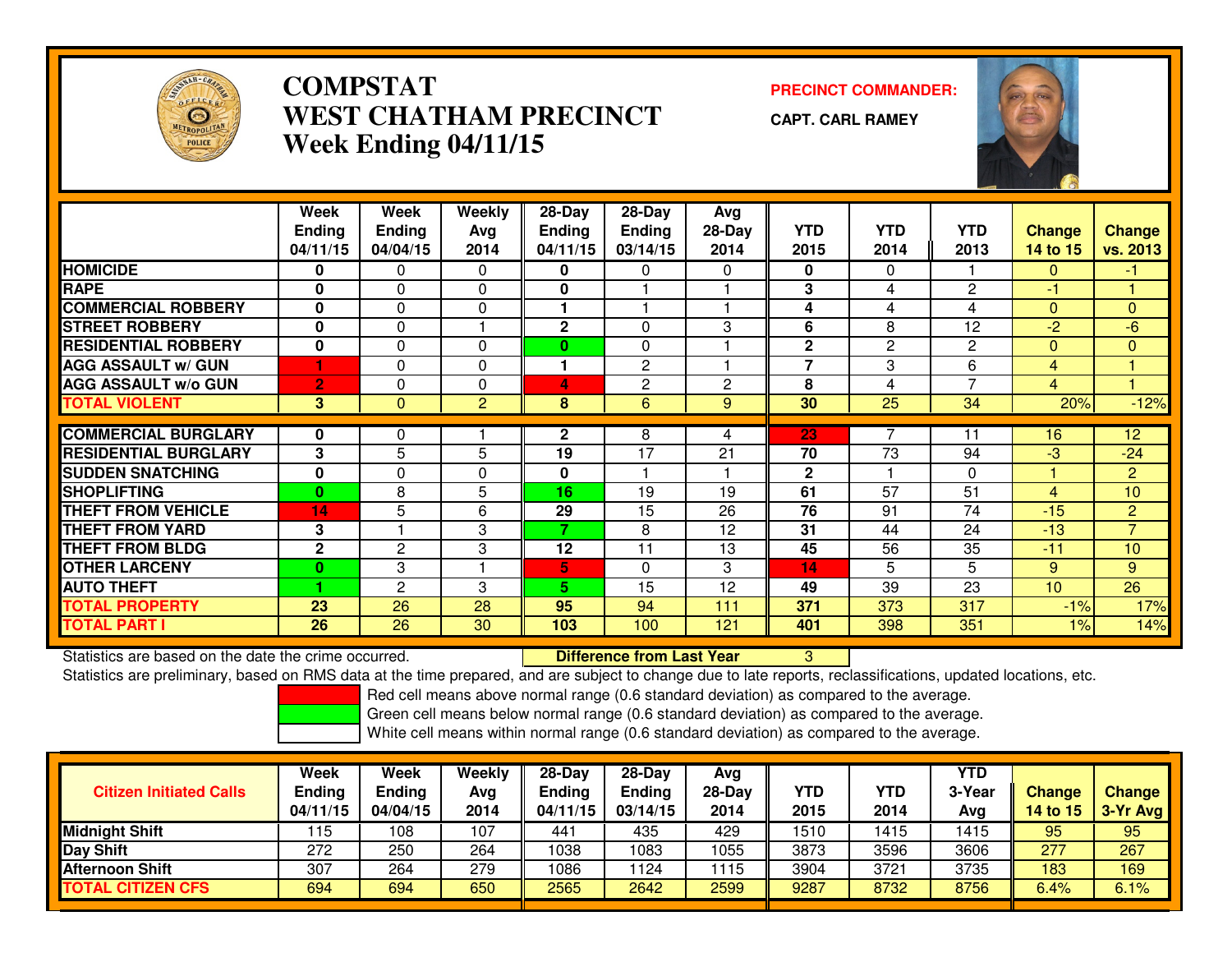

## **COMPSTAT PRECINCT COMMANDER: DOWNTOWN PRECINCTWeek Ending 04/11/15**

**CAPT. Ben Herron**

-10



|                             | Week<br><b>Ending</b><br>04/11/15 | Week<br><b>Ending</b><br>04/04/15 | Weekly<br>Avg<br>2014 | $28-Day$<br><b>Ending</b><br>04/11/15 | $28-Day$<br>Ending<br>03/14/15 | Avg<br>$28-Day$<br>2014 | <b>YTD</b><br>2015 | <b>YTD</b><br>2014 | <b>YTD</b><br>2013 | <b>Change</b><br>14 to 15 | <b>Change</b><br>vs. 2013 |
|-----------------------------|-----------------------------------|-----------------------------------|-----------------------|---------------------------------------|--------------------------------|-------------------------|--------------------|--------------------|--------------------|---------------------------|---------------------------|
| <b>HOMICIDE</b>             | 0                                 | 0                                 | $\Omega$              | 0                                     | 0                              |                         | $\mathbf{0}$       |                    | 2                  | $-1$                      | $-2$                      |
| <b>RAPE</b>                 | O                                 | $\Omega$                          | 0                     |                                       | 4                              |                         | 6                  | 3                  | 4                  | 3                         | $\overline{2}$            |
| <b>COMMERCIAL ROBBERY</b>   | 0                                 | $\mathbf{0}$                      | $\Omega$              | $\mathbf{0}$                          | $\Omega$                       |                         | $\mathbf{2}$       | 3                  | $\overline{2}$     | $-1$                      | $\mathbf{0}$              |
| <b>STREET ROBBERY</b>       | $\mathbf{2}$                      | $\Omega$                          | $\mathbf{2}$          | 4                                     | 5                              | $\overline{7}$          | 21                 | 18                 | 20                 | 3                         |                           |
| <b>RESIDENTIAL ROBBERY</b>  | $\bf{0}$                          |                                   | 0                     |                                       | $\Omega$                       | 0                       |                    | 0                  | $\overline{2}$     |                           | $-1$                      |
| <b>AGG ASSAULT w/ GUN</b>   | $\mathbf{0}$                      | 2                                 |                       | $\mathbf 2$                           | 5                              | 3                       | 13                 | 10                 | 12                 | 3                         |                           |
| <b>AGG ASSAULT w/o GUN</b>  |                                   | 0                                 |                       | $\mathbf 2$                           |                                | 3                       | 5.                 | 15                 | 11                 | $-10$                     | $-6$                      |
| <b>TOTAL VIOLENT</b>        | 3                                 | 3                                 | 4                     | 10                                    | 15                             | 16                      | 48                 | 50                 | 53                 | $-4%$                     | $-9%$                     |
|                             |                                   |                                   |                       |                                       |                                |                         |                    |                    |                    |                           |                           |
| <b>COMMERCIAL BURGLARY</b>  |                                   | 0                                 |                       | 4                                     | $\Omega$                       | 3                       |                    |                    | $\overline{c}$     | 0                         | 5                         |
| <b>RESIDENTIAL BURGLARY</b> | $\mathbf 2$                       | $\overline{c}$                    | 3                     | 10                                    | 6                              | 11                      | 32                 | 35                 | 39                 | $-3$                      | $-7$                      |
| <b>SUDDEN SNATCHING</b>     |                                   | 2                                 | 0                     | 6                                     | $\overline{2}$                 | 2                       | 13                 | 8                  | 15                 | 5                         | $-2$                      |
| <b>SHOPLIFTING</b>          | 6                                 | 6                                 | 4                     | 18                                    | 20                             | 18                      | 63                 | 73                 | 39                 | $-10$                     | 24                        |
| <b>THEFT FROM VEHICLE</b>   | 10                                | 4                                 | 9                     | 35                                    | 23                             | 36                      | 96                 | 110                | 95                 | $-14$                     |                           |
| <b>THEFT FROM YARD</b>      | 3                                 | 6                                 | 5                     | 22                                    | 10                             | 21                      | 49                 | 43                 | 55                 | 6                         | $-6$                      |
| <b>THEFT FROM BLDG</b>      | 9                                 | 8                                 | 5                     | 25                                    | 15                             | 21                      | 64                 | 74                 | 50                 | $-10$                     | 14                        |
| <b>OTHER LARCENY</b>        | $\mathbf{0}$                      | $\Omega$                          |                       | 4                                     | 4                              | $\overline{2}$          | 8                  | $\overline{2}$     | 5                  | 6                         | 3                         |
| <b>AUTO THEFT</b>           | $\mathbf{2}$                      | 3                                 | 3                     | 10                                    | 7                              | 11                      | 37                 | 25                 | 31                 | 12                        | 6                         |
| <b>TOTAL PROPERTY</b>       | 33                                | 31                                | 31                    | 131                                   | 87                             | 125                     | 369                | 377                | 331                | $-2%$                     | 11%                       |
| <b>TOTAL PART I</b>         | 36                                | 34                                | 35                    | 141                                   | 102                            | 141                     | 417                | 427                | 384                | $-2%$                     | 9%                        |

Statistics are based on the date the crime occurred. **Difference from Last Year** 

Statistics are preliminary, based on RMS data at the time prepared, and are subject to change due to late reports, reclassifications, updated locations, etc.

Red cell means above normal range (0.6 standard deviation) as compared to the average.

Green cell means below normal range (0.6 standard deviation) as compared to the average.

| <b>Citizen Initiated Calls</b> | Week<br><b>Ending</b><br>04/11/15 | Week<br><b>Ending</b><br>04/04/15 | Weekly<br>Avg<br>2014 | 28-Day<br><b>Ending</b><br>04/11/15 | $28-Day$<br><b>Ending</b><br>03/14/15 | Avg<br>28-Dav<br>2014 | <b>YTD</b><br>2015 | YTD<br>2014 | YTD<br>3-Year<br>Avg | <b>Change</b><br><b>14 to 15</b> | <b>Change</b><br>3-Yr Avg |
|--------------------------------|-----------------------------------|-----------------------------------|-----------------------|-------------------------------------|---------------------------------------|-----------------------|--------------------|-------------|----------------------|----------------------------------|---------------------------|
| <b>Midnight Shift</b>          | 120                               | 136                               | 114                   | 526                                 | 420                                   | 457                   | 1607               | 1587        | 1577                 | 20                               | 30                        |
| Day Shift                      | 244                               | 237                               | 223                   | 964                                 | 960                                   | 891                   | 3283               | 2945        | 3033                 | 338                              | 250                       |
| <b>Afternoon Shift</b>         | 295                               | 247                               | 244                   | 1123                                | 967                                   | 976                   | 3551               | 3329        | 3329                 | 222                              | 222                       |
| TOTAL CITIZEN CFS              | 659                               | 620                               | 581                   | 2613                                | 2347                                  | 2324                  | 8441               | 7861        | 7939                 | $7.4\%$                          | 6.3%                      |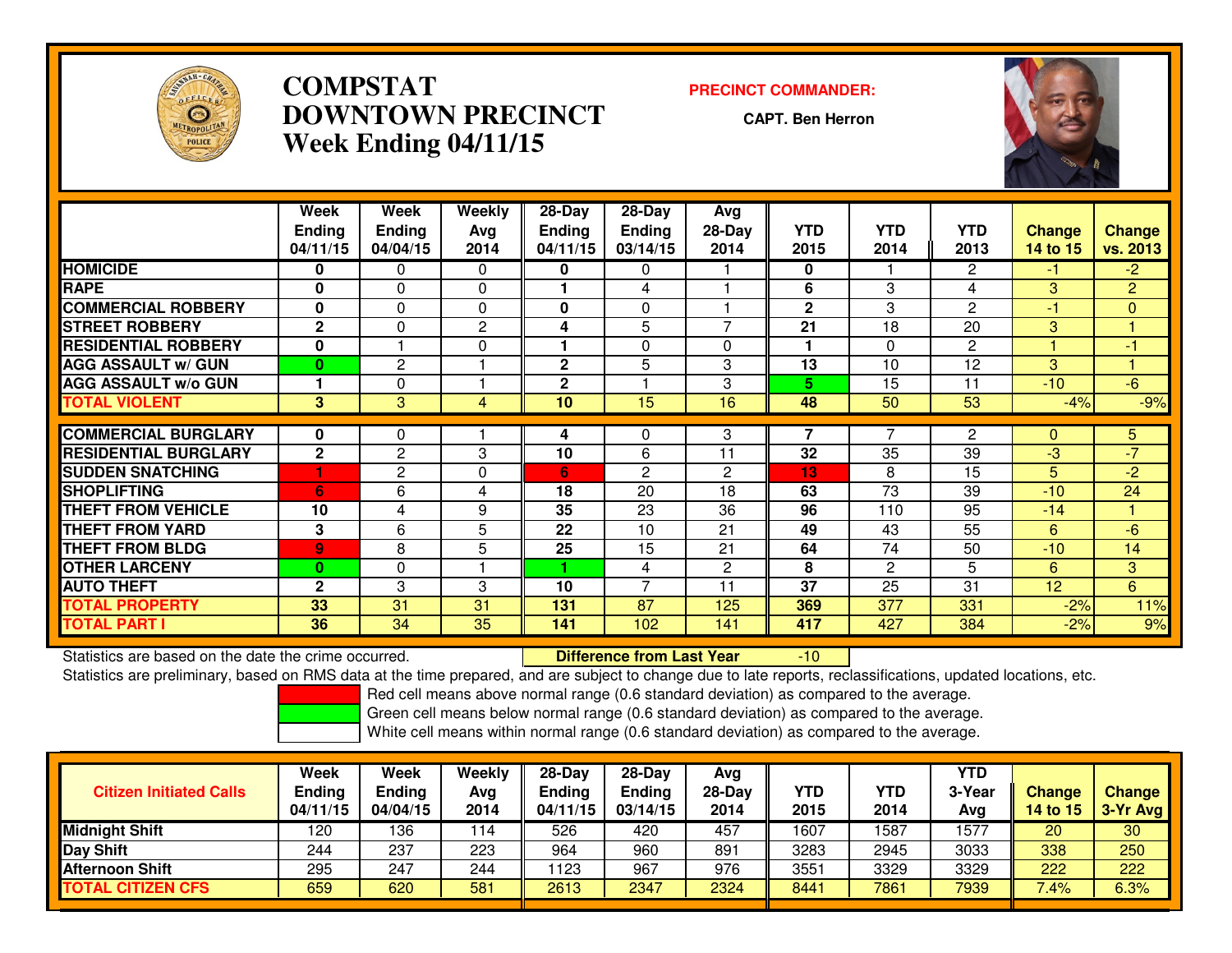

## **COMPSTATCENTRAL PRECINCT Week Ending 04/11/15**

# **PRECINCT COMMANDER:**



|                             | Week           | Week           | Weekly         | 28-Day        | 28-Day         | Avg          |              |            |            |                |                |
|-----------------------------|----------------|----------------|----------------|---------------|----------------|--------------|--------------|------------|------------|----------------|----------------|
|                             | <b>Ending</b>  | <b>Ending</b>  | Avg            | <b>Ending</b> | <b>Ending</b>  | $28-Day$     | <b>YTD</b>   | <b>YTD</b> | <b>YTD</b> | Change         | <b>Change</b>  |
|                             | 04/11/15       | 04/04/15       | 2014           | 04/11/15      | 03/14/15       | 2014         | 2015         | 2014       | 2013       | 14 to 15       | vs. 2013       |
| <b>HOMICIDE</b>             | $\bf{0}$       | 0              | $\Omega$       | 0             | $\Omega$       |              | $\mathbf{2}$ | 5          |            | $-3$           |                |
| <b>RAPE</b>                 | 0              | 0              | $\mathbf 0$    |               | 2              |              | 4            | 6          |            | $-2$           | 3              |
| <b>COMMERCIAL ROBBERY</b>   | $\mathbf{0}$   | $\Omega$       | $\Omega$       | 0             | $\Omega$       |              | $\mathbf{2}$ | 7          | 3          | -5             | -1             |
| <b>STREET ROBBERY</b>       | $\bf{0}$       | $\mathbf{2}$   | $\mathbf{2}$   | 5             | 6              | 8            | 22           | 27         | 20         | -5             | $\overline{2}$ |
| <b>RESIDENTIAL ROBBERY</b>  |                | 0              | $\Omega$       | 1             | $\Omega$       | 0            | 1            | 0          | 3          |                | $-2$           |
| <b>AGG ASSAULT w/ GUN</b>   |                | $\overline{c}$ | $\overline{c}$ | 6             | 6              | 6            | 24           | 15         | 16         | 9              | 8              |
| <b>AGG ASSAULT w/o GUN</b>  |                |                |                | 5             | 2              | 3            | 11           | 8          | 17         | 3              | $-6$           |
| <b>TOTAL VIOLENT</b>        | 3 <sup>1</sup> | 5              | 5              | 18            | 16             | 21           | 66           | 68         | 61         | $-3%$          | 8%             |
|                             |                |                |                |               |                |              |              |            |            |                |                |
| <b>COMMERCIAL BURGLARY</b>  | 0              |                |                |               |                | 4            | 22           | 10         | 15         | 12             |                |
| <b>RESIDENTIAL BURGLARY</b> | $\overline{2}$ | 4              | 9              | 21            | 22             | 34           | 87           | 132        | 119        | $-45$          | $-32$          |
| <b>SUDDEN SNATCHING</b>     | $\bf{0}$       |                | $\Omega$       | $\mathbf 2$   | $\overline{c}$ |              | 5            | 3          | 4          | $\overline{2}$ |                |
| <b>SHOPLIFTING</b>          |                | $\mathbf{2}$   | 2              | 7             | 9              | 8            | 25           | 28         | 33         | -3             | $-8$           |
| <b>THEFT FROM VEHICLE</b>   | 7              | 5              | 9              | 30            | 31             | 36           | 136          | 113        | 95         | 23             | 41             |
| <b>THEFT FROM YARD</b>      |                | 3              | 5              | 4             | 15             | 20           | 41           | 40         | 42         |                | $-1$           |
| <b>THEFT FROM BLDG</b>      | 4              | 3              | 4              | 10            | 10             | 18           | 49           | 55         | 46         | $-6$           | 3              |
| <b>OTHER LARCENY</b>        |                |                |                | 4             | 3              | $\mathbf{2}$ | 17           |            | 3          | 16             | 14             |
| <b>AUTO THEFT</b>           | 6              | 5              | 4              | 21            | 16             | 17           | 69           | 72         | 38         | $-3$           | 31             |
| <b>TOTAL PROPERTY</b>       | 22             | 25             | 35             | 106           | 115            | 141          | 451          | 454        | 395        | $-1%$          | 14%            |
| <b>TOTAL PART I</b>         | 25             | 30             | 40             | 124           | 131            | 162          | 517          | 522        | 456        | $-1\%$         | 13%            |

Statistics are based on the date the crime occurred. **Difference from Last Year** 

Statistics are based on the date the crime occurred. The time prepared, and are subject to change due to late reports, reclassifications, updated locations, etc.<br>Statistics are preliminary, based on RMS data at the time pr

Red cell means above normal range (0.6 standard deviation) as compared to the average.

Green cell means below normal range (0.6 standard deviation) as compared to the average.

| <b>Citizen Initiated Calls</b> | Week<br><b>Ending</b><br>04/11/15 | Week<br>Ending<br>04/04/15 | Weekly<br>Avg<br>2014 | 28-Day<br><b>Ending</b><br>04/11/15 | $28-Dav$<br><b>Ending</b><br>03/14/15 | Ava<br>28-Day<br>2014 | YTD<br>2015 | <b>YTD</b><br>2014 | <b>YTD</b><br>3-Year<br>Avg | <b>Change</b><br>14 to 15 | <b>Change</b><br>$3-Yr$ Avg |
|--------------------------------|-----------------------------------|----------------------------|-----------------------|-------------------------------------|---------------------------------------|-----------------------|-------------|--------------------|-----------------------------|---------------------------|-----------------------------|
| Midnight Shift                 | 122                               | 127                        | 116                   | 509                                 | 458                                   | 463                   | 1736        | 1467               | 1535                        | 269                       | 201                         |
| Day Shift                      | 240                               | 283                        | 268                   | 1044                                | 993                                   | 1074                  | 3716        | 3761               | 3537                        | -45                       | 179                         |
| <b>Afternoon Shift</b>         | 282                               | 298                        | 274                   | 1126                                | 1070                                  | 1098                  | 3980        | 3614               | 3748                        | 366                       | 232                         |
| <b>TOTAL CITIZEN CFS</b>       | 644                               | 708                        | 659                   | 2679                                | 2521                                  | 2635                  | 9432        | 8842               | 8820                        | 6.7%                      | 6.9%                        |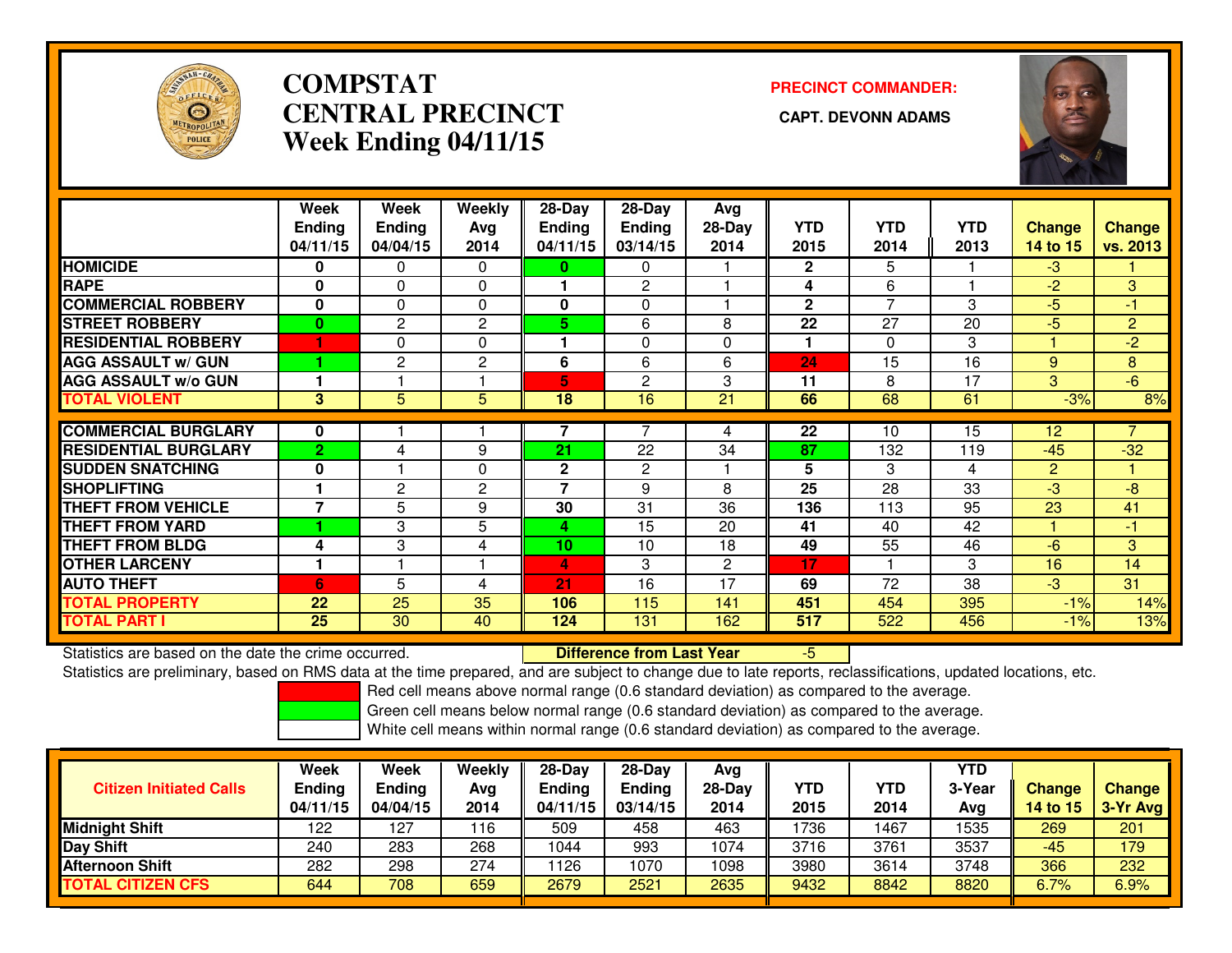

## **COMPSTAT PRECINCT COMMANDER: SOUTHSIDE PRECINCT CAPT. TERRY SHOOPWeek Ending 04/11/15**



|                             | Week<br><b>Ending</b><br>04/11/15 | Week<br><b>Ending</b><br>04/04/15 | Weekly<br>Avg<br>2014 | $28$ -Day<br><b>Ending</b><br>04/11/15 | $28 - Day$<br><b>Ending</b><br>03/14/15 | Avg<br>28-Day<br>2014 | <b>YTD</b><br>2015 | <b>YTD</b><br>2014 | <b>YTD</b><br>2013 | <b>Change</b><br>14 to 15 | <b>Change</b><br>vs. 2013 |
|-----------------------------|-----------------------------------|-----------------------------------|-----------------------|----------------------------------------|-----------------------------------------|-----------------------|--------------------|--------------------|--------------------|---------------------------|---------------------------|
| <b>HOMICIDE</b>             | 0                                 | 0                                 | $\Omega$              | 0                                      |                                         | 0                     | 1.                 |                    | 2                  | $\mathbf{0}$              | -1                        |
| <b>RAPE</b>                 | $\mathbf 0$                       | 0                                 | $\mathbf{0}$          | $\mathbf{0}$                           | $\overline{2}$                          |                       | $\mathbf{2}$       |                    | $\overline{c}$     |                           | $\mathbf{0}$              |
| <b>COMMERCIAL ROBBERY</b>   | $\bf{0}$                          | $\Omega$                          |                       | 4                                      |                                         | 3                     | 5                  | 6                  | 3                  | $-1$                      | $\overline{2}$            |
| <b>STREET ROBBERY</b>       | $\overline{2}$                    |                                   |                       | 4                                      | $\mathbf{c}$                            | 4                     | 12                 | 14                 | 4                  | $-2$                      | 8                         |
| <b>RESIDENTIAL ROBBERY</b>  |                                   | 0                                 | $\Omega$              | 3                                      |                                         |                       | 5                  | 5                  |                    | $\overline{0}$            | 4                         |
| <b>AGG ASSAULT w/ GUN</b>   | $\Omega$                          | $\Omega$                          | $\mathbf{0}$          | 0                                      |                                         |                       | 4                  | 3                  | 5                  |                           | -1                        |
| <b>AGG ASSAULT w/o GUN</b>  | 0                                 | $\Omega$                          | $\mathbf{0}$          | $\bf{0}$                               | 3                                       | $\overline{2}$        | 6                  | 2                  | 14                 | 4                         | $-8$                      |
| <b>TOTAL VIOLENT</b>        | 3                                 |                                   | 3                     | 11                                     | 11                                      | 11                    | 35                 | 32                 | 31                 | 9%                        | 13%                       |
|                             |                                   |                                   |                       |                                        |                                         |                       |                    |                    |                    |                           |                           |
| <b>COMMERCIAL BURGLARY</b>  |                                   | 0                                 |                       |                                        |                                         | 3                     | 14                 | 11                 | 9                  | 3                         | 5                         |
| <b>RESIDENTIAL BURGLARY</b> | 8                                 | 8                                 | 5                     | 28                                     | 16                                      | 18                    | 79                 | 69                 | 102                | 10                        | $-23$                     |
| <b>SUDDEN SNATCHING</b>     |                                   | 3                                 | $\Omega$              | 5                                      | $\Omega$                                |                       | 5                  | 4                  | $\overline{2}$     |                           | 3                         |
| <b>SHOPLIFTING</b>          | 8                                 | 17                                | 13                    | 63                                     | 52                                      | 51                    | 198                | 204                | 164                | $-6$                      | 34                        |
| <b>THEFT FROM VEHICLE</b>   | 11                                | 7                                 | $\overline{7}$        | 28                                     | 14                                      | 27                    | 86                 | 86                 | 130                | $\Omega$                  | $-44$                     |
| <b>THEFT FROM YARD</b>      | $\mathbf{2}$                      |                                   | 2                     | 9                                      | 9                                       | 9                     | 30                 | 29                 | 25                 |                           | 5                         |
| <b>THEFT FROM BLDG</b>      | 5                                 | 5                                 | 4                     | 17                                     | 16                                      | 17                    | 52                 | 49                 | 54                 | 3                         | $-2$                      |
| <b>OTHER LARCENY</b>        | 0                                 |                                   |                       | 3                                      |                                         | $\overline{2}$        | 9                  | 10                 | 11                 | $-1$                      | $-2$                      |
| <b>AUTO THEFT</b>           | 5.                                | $\overline{c}$                    | 2                     | 14                                     | 17                                      | 8                     | 54                 | 24                 | 36                 | 30                        | 18                        |
| <b>TOTAL PROPERTY</b>       | 41                                | 44                                | 34                    | 168                                    | 126                                     | 136                   | 527                | 486                | 533                | 8%                        | $-1%$                     |
| <b>TOTAL PART I</b>         | 44                                | 45                                | 37                    | 179                                    | 137                                     | 148                   | 562                | 518                | 564                | 8%                        | 0%                        |

Statistics are based on the date the crime occurred. **Difference from Last Year** 

Statistics are based on the date the crime occurred. **Externee the Lub of Lifterence from Last Year Mated Act L**<br>Statistics are preliminary, based on RMS data at the time prepared, and are subject to change due to late rep

Red cell means above normal range (0.6 standard deviation) as compared to the average.

Green cell means below normal range (0.6 standard deviation) as compared to the average.

| <b>Citizen Initiated Calls</b> | Week<br><b>Ending</b><br>04/11/15 | <b>Week</b><br>Ending<br>04/04/15 | Weekly<br>Avg<br>2014 | $28-Day$<br>Ending<br>04/11/15 | $28$ -Dav<br><b>Ending</b><br>03/14/15 | Ava<br>$28-Day$<br>2014 | YTD<br>2015 | YTD<br>2014 | YTD<br>3-Year<br>Avg | <b>Change</b><br>14 to 15 | <b>Change</b><br>3-Yr Avg |
|--------------------------------|-----------------------------------|-----------------------------------|-----------------------|--------------------------------|----------------------------------------|-------------------------|-------------|-------------|----------------------|---------------------------|---------------------------|
| <b>Midnight Shift</b>          | 91                                | 94                                | 91                    | 358                            | 413                                    | 363                     | 1401        | 1244        | 1257                 | 157                       | 144                       |
| Day Shift                      | 277                               | 292                               | 259                   | 1108                           | 1052                                   | 1038                    | 3912        | 3524        | 3537                 | 388                       | 375                       |
| <b>Afternoon Shift</b>         | 273                               | 260                               | 259                   | 1061                           | 1042                                   | 1034                    | 3773        | 3443        | 3495                 | 330                       | 278                       |
| <b>TOTAL CITIZEN CFS</b>       | 641                               | 646                               | 609                   | 2527                           | 2507                                   | 2435                    | 9086        | 8211        | 8289                 | 10.7%                     | 9.6%                      |